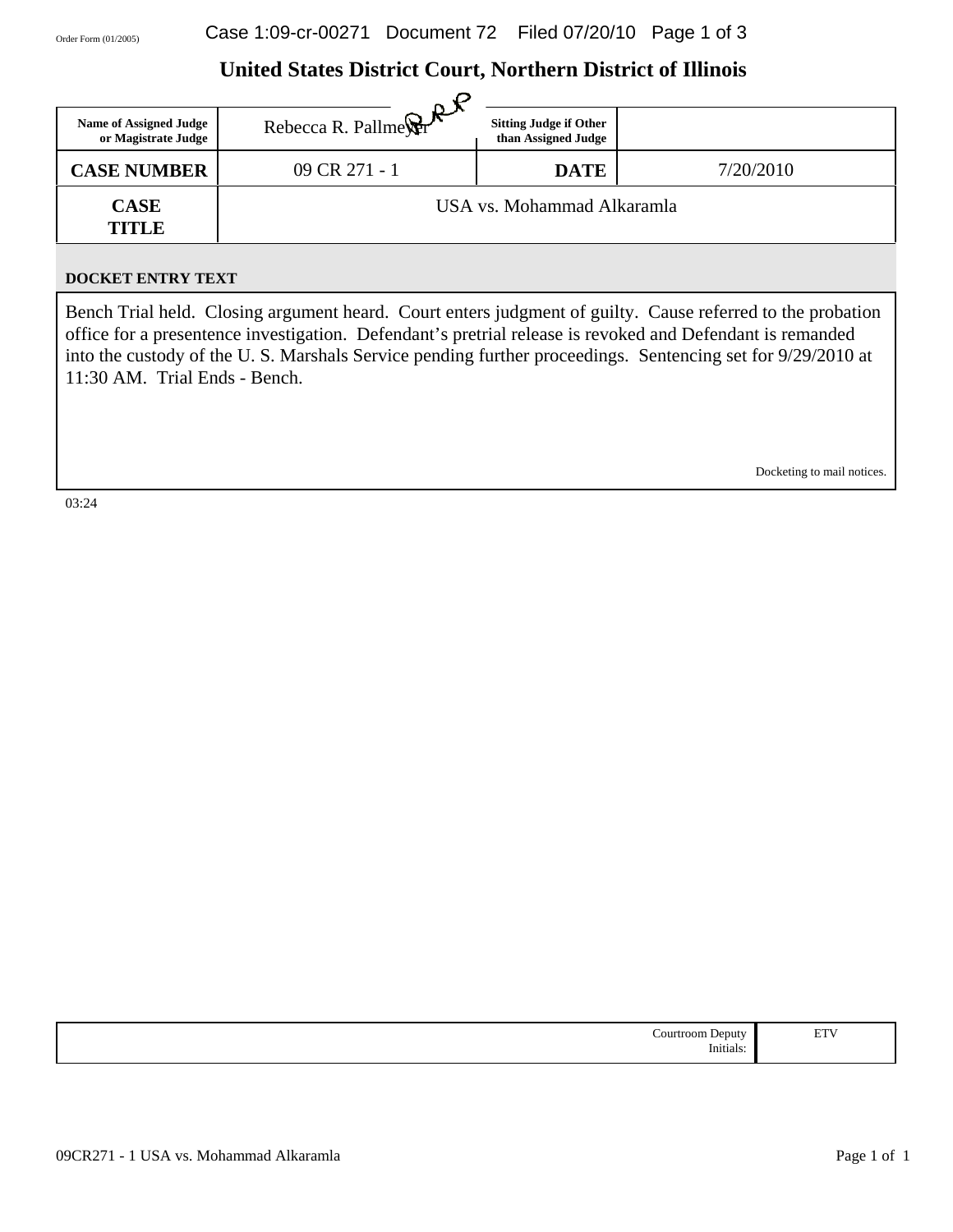# **United States District Court, Northern District of Illinois**

| <b>Name of Assigned Judge</b><br>or Magistrate Judge | Rebecca R. Pallmer $\mathbb{R}^{\mathcal{A}}$ Sn. | <b>Sitting Judge if Other</b><br>than Assigned Judge |           |
|------------------------------------------------------|---------------------------------------------------|------------------------------------------------------|-----------|
| <b>CASE NUMBER</b>                                   | 09 CR 271 - 1                                     | <b>DATE</b>                                          | 7/20/2010 |
| <b>CASE</b><br><b>TITLE</b>                          |                                                   | USA vs. Mohammad Alkaramla                           |           |

#### **DOCKET ENTRY TEXT**

Bench Trial held. Closing argument heard. Court enters judgment of guilty. Cause referred to the probation office for a presentence investigation. Defendant's pretrial release is revoked and Defendant is remanded into the custody of the U. S. Marshals Service pending further proceedings. Sentencing set for 9/29/2010 at 11:30 AM. Trial Ends - Bench.

Docketing to mail notices.

03:24

| וור<br>. .<br>.<br>Initials: | <b>ETV</b><br>. |
|------------------------------|-----------------|
|------------------------------|-----------------|